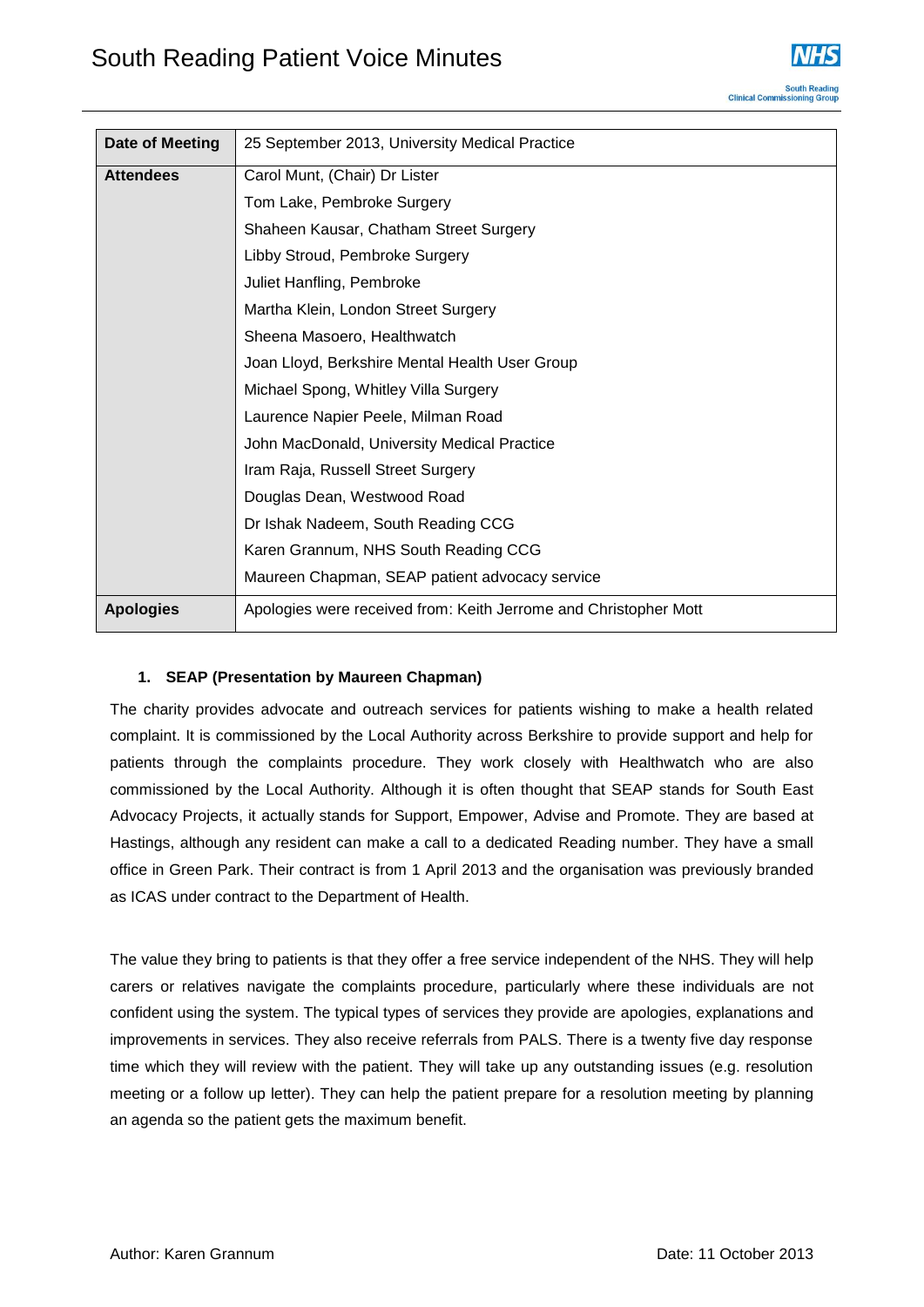The majority of complaints are resolved through discussion. They promote themselves across Berkshire. There is a drop in clinic for people to speak confidentially, now at the Warehouse in Cemetery Junction. They are actively promoting the service as much as possible.

### *Q: Is the advocate a legally qualified advocate?*

*A: This is an advocacy service and the representatives are not legally qualified.*

*Q: Will you consider having a drop in area at Tilehurst?*

*A: We are trying to get a drop in centre in each geographic area, however we rely on volunteers. There are currently three sessions provided at Highbridge House and there will be three more soon after.* 

*Q: Will you be based at Calcott?*

*A: Calcott comes under the areas for Berkshire West patients. Statistics are reported back to the commissioners who will decide the quantity and location of future locations.*

*Q: New Directions may be able to help with buildings and locations.*

*A: Noted.*

*Q: When a patient rings you what is the time process to return the call and help locally?*

*A: The patient will receive a call within two days but they also have the opportunity to attend a drop in centre.*

*Q: Patient representatives regularly hear about things that have not gone well in the health service. What is done to collect those pieces of 'soft intelligence'?*

*A: If it is a formal complaint it will automatically be captured, otherwise it can be directed to Healthwatch. They often speak to people who do not want to complain which is captured and fed back.*

*Q: Why would a patient use PALS?*

*A: PALS can be useful for quickly resolving issues.* 

# **2. Patient Voice Ballot**

Karen Grannum updated the meeting with the results of the ballot, which took place in the meeting. The following people stood for election:

Carol Munt and Joan Lloyd (Chair)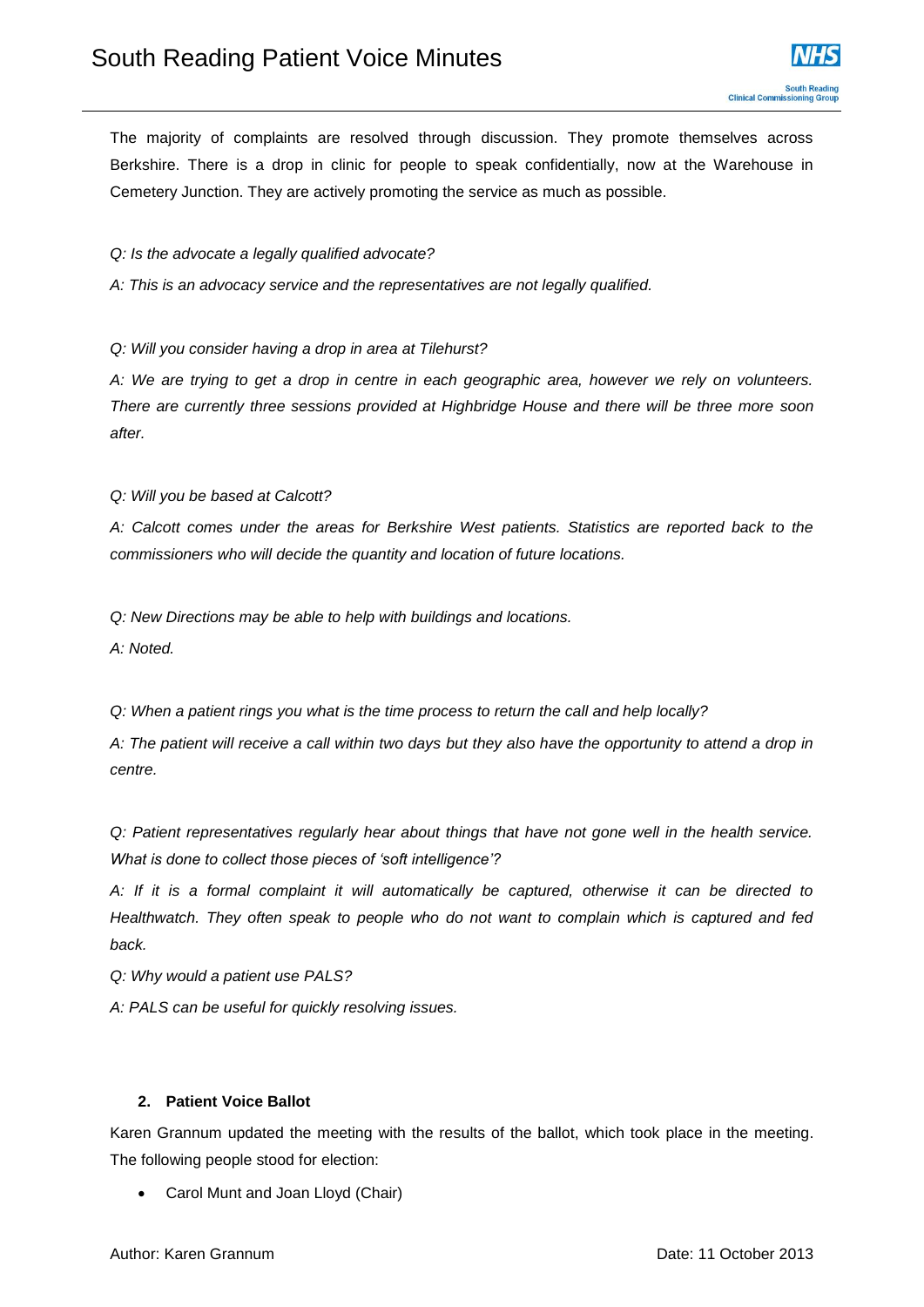- John MacDonald and Joan Lloyd (Vice Chair)
- Tom Lake (Information Officer)

Following a ballot of the individuals at the meeting, counted by Sheena Masoero, the following were elected:

- Carol Munt (Chair)
- John MacDonald (Vice Chair)
- Tom Lake (Information Officer)

The posts are held for six months, and the next elections are March 2014.

# **3. CCG Update (Ishak Nadeem)**

Dr Ishak Nadeem updated the meeting on the following:

- There are extra resources going into targeting year one children for immunisations. This is an important piece of work for the CCG.
- CVD health checks: we are targeting the 40-74 year olds, although we are behind our target following quarter 1 figures.
- We have not received any additional funding to help with the pressure of winter from the Department of Health.

Tom Lake asked for a QIPP update which Karen Grannum agreed to provide. Ishak Nadeem said that all ideas were discussed and put into themes around the four Programme Boards. There were ideas received from lots of areas, which are now being vetted to determine whether they provide value. This piece of work is being carried out by the Commissioning Support Unit. Currently it is not known which ideas are going forwards, however, we do need a constant flow of ideas.

**Action**: Karen Grannum to update Tom Lake and the group on QIPP.

# **4. Chair's update**

Carol Munt updated the following:

- Attended a conference in Oxford on patient networking.
- Attended a meeting with Healthwatch to look at improving the patient feedback loop.
- A suggestion that the group meets every two months for longer with a steering group to plan and drive forward the agenda.
- Patient Voice members representing their GP Patient Participation Group could feed to Patient Voice key issues raised in their practice.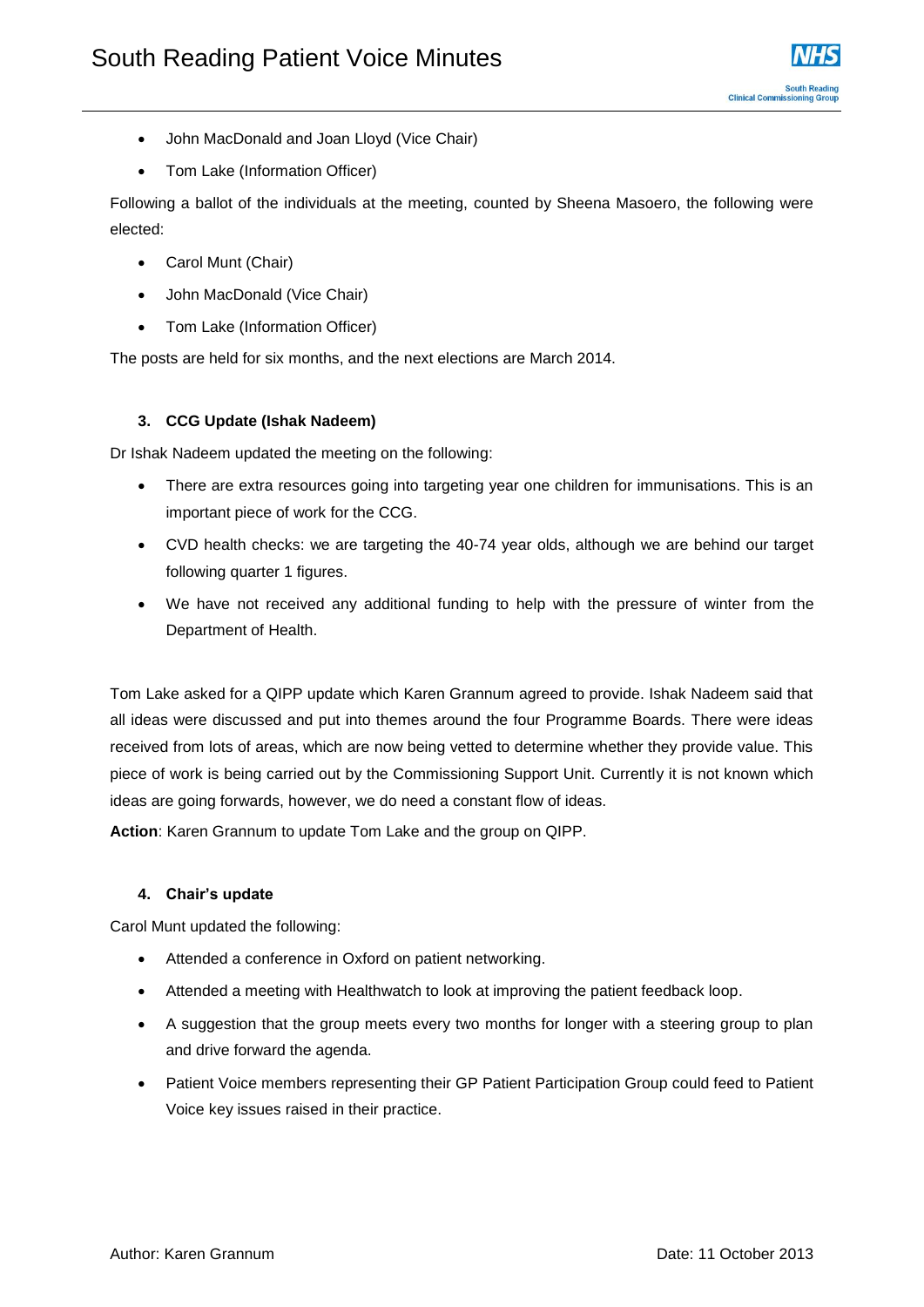After some discussion, the meeting agreed this topic was too important to fit in the remaining meeting time. It was agreed the next meeting would not have a speaker but instead concentrate on looking at the meeting structure and terms of reference.

**Action**: Karen Grannum to include this in the agenda for the next meeting.

# **5. Call to Action**

Karen Grannum updated the meeting about a national event coordinated by the Department for Health called Call to Action. The aim of the event is to ask patient how they think the precious resources of the NHS could be better used given the increasing demands on services, a growing elderly population and budget restrictions.

Although there are no formal plans yet available, the meeting will be held on the evening of 12 November, so please keep that date free [**post meeting note**: the meeting will be a joint event with North and West Reading and will take place in the Kennet Rooms, Civic Centre, from 7.00pm-9.00pm. The meeting will be in two halves: Call to Action will be the first half and the second half will be opportunity to discuss the CCG's Commissioning Plan for 2014/15].

# **6. Engagement on a Page**

John MacDonald informed the meeting that it needs to have a document like the Commissioning Plan on a page, but for engagement. It should have quantifiable aims and objectives and these should come from the Patient Voice.

Ideas presented included:

- Clinicians need to have better ideas on how to engage the voluntary sector
- Overlap, (or gap), within voluntary services and how this impacts patients
- Better communication between surgeries and Patient Voice
- Need to engage other 80% of patients who never attend their surgery (public rather than patients)
- There needs to be a calendar of priorities that match those of the Patient Voice
- Perceived waste of NHS money and how this can be mitigated
- Actual and virtual PPGs
- Different methods of engagement: '*beer, hair and prayer'*
- Celebrating achievements and success
- Conduit of news back to the surgeries to improve patient flow
- Join up with other voluntary groups to do blood pressure checks
- Proactively work in the community around health preventions